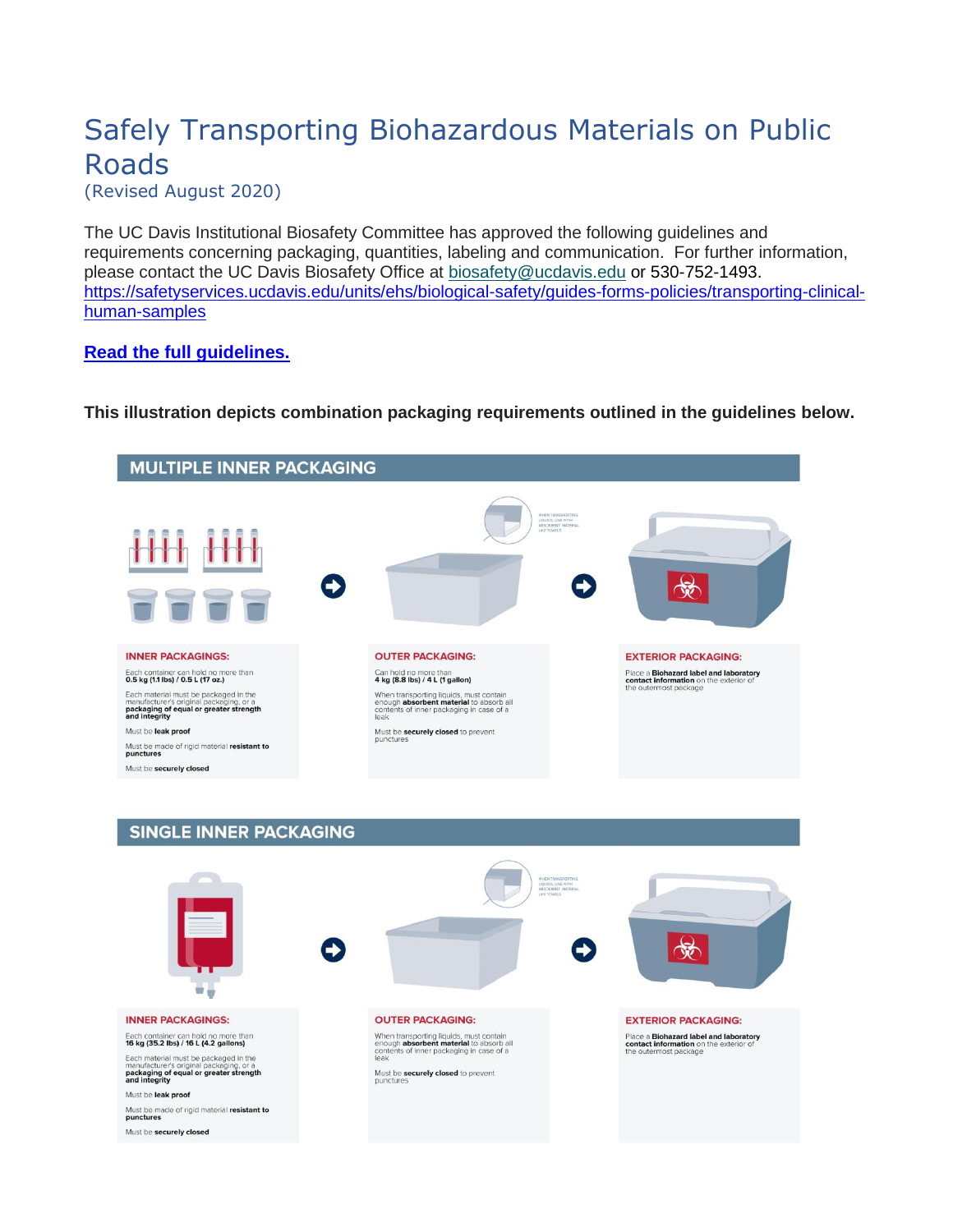## <span id="page-1-0"></span>**UCDAVIS | SAFETY SERVICES**

## **Guidelines for the Transportation of Clinical Human Samples**

## Approved by the UC Davis Institutional Biosafety Committee

The transportation of clinical human specimens on public roads is considered materials of trade (MOTs). The Department of Transportation's Pipeline and Hazardous Materials Safety Administration provides a broad overview of what this means. Materials of Trade fall unde[r CFR 173.6.](https://www.ecfr.gov/cgi-bin/text-idx?SID=60381cdcc60844c514ab8b6506df5235&mc=true&node=se49.2.173_16&rgn=div8)

[CFR 173.6](https://www.ecfr.gov/cgi-bin/text-idx?SID=60381cdcc60844c514ab8b6506df5235&mc=true&node=se49.2.173_16&rgn=div8) states that for the transport of clinical samples (that do not harbor [Category A materials\)](https://www.iata.org/contentassets/b08040a138dc4442a4f066e6fb99fe2a/dgr-61-en-3.6.2.pdf) the following applies: When transported by motor vehicle in conformance with this section, a material of trade (see §171.8 of this subchapter) is not subject to any other requirements of this subchapter besides those set forth or referenced in this section.

(a) Materials and amounts. A material of trade is limited to thefollowing:

(4) A [Division 6.2 material,](https://www.ecfr.gov/cgi-bin/text-idx?SID=60381cdcc60844c514ab8b6506df5235&mc=true&node=se49.2.173_1134&rgn=div8) other than a Category A infectious substance, contained in human or animal samples (including, but not limited to, secreta, excreta, blood and its components, tissue and tissue fluids, and body parts) being transported for research, diagnosis, investigational activities, or disease treatment or prevention, or is a biological product or regulated medical waste. **The material must be contained in a combination packaging**. For liquids, the inner packaging must be leakproof, and the outer packaging must contain sufficient absorbent material to absorb the entire contents of the inner packaging. For sharps, the inner packaging (sharps container) must be constructed of a rigid material resistant to punctures and securely closed to prevent leaks or punctures, and the outer packaging must be securely closed to prevent leaks or punctures. For solids, liquids, and sharps, the outer packaging must be a strong, tight packaging securely closed and secured against shifting, including relative motion between packages, within the vehicle on which it is being transported.

(i) For other than a regulated medical waste, the amount of Division 6.2 material in a combination packaging must conform to the followinglimitations:

(A) One or more inner packagings, each of which may not contain more than 0.5 kg (1.1 lbs) or 0.5 L (17 ounces), and an outer packaging containing not more than 4 kg (8.8 lbs) or 4 L (1 gallon); or (B) A single inner packaging containing not more than 16 kg (35.2 lbs) or 16 L (4.2 gallons) in a single outer packaging.

(6) (b) Packaging…(2) Each material must be packaged in the manufacturer's original packaging, or a packaging of equal or greater strength and integrity.

(c) Hazard communication.……. (4) The operator of a motor vehicle that contains a material of trade must be informed of the presence of the hazardous material (including whether the package contains a reportable quantity) and must be informed of the requirements of this section.

Transport of these human clinical samples are further defined i[n CFR 173.134](https://www.ecfr.gov/cgi-bin/text-idx?SID=60381cdcc60844c514ab8b6506df5235&mc=true&node=se49.2.173_1134&rgn=div8) Class 6 Division 6.2.